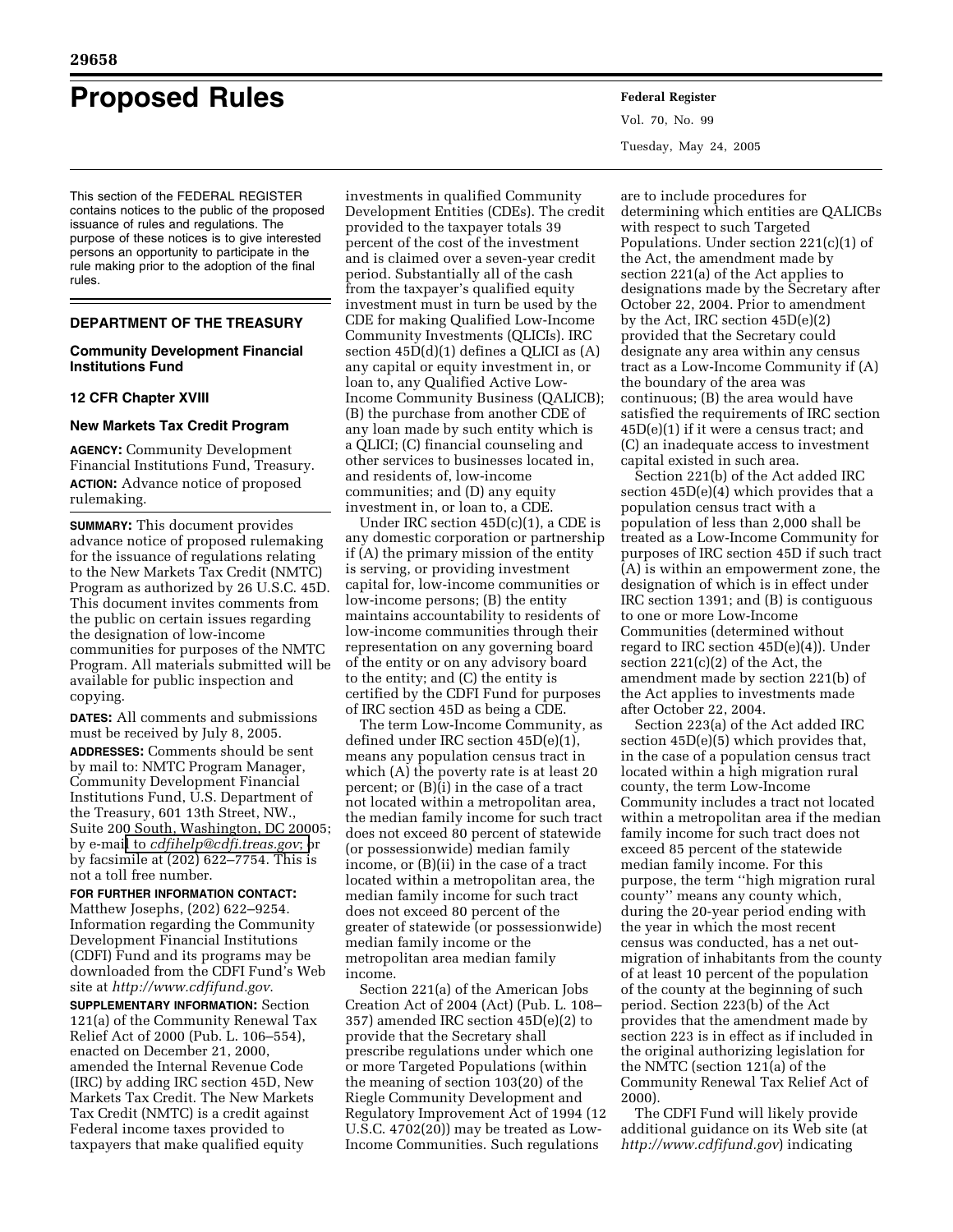where interested parties may access the data necessary to determine whether certain census tracts qualify under IRC sections  $45D(e)(4)$  and  $(e)(5)$ , but it is not anticipated that further regulations will be published with respect to these two provisions.

The CDFI Fund is publishing this advance notice of proposed rulemaking to seek comments from the public with respect to how Targeted Populations under IRC section 45D(e)(2) may be treated as eligible Low-Income Communities under the NMTC Program. The CDFI Fund specifically invites comments from the public on the following issues and any other issues related to IRC section 45D(e)(2) for which the public believes guidance is particularly needed.

1. *Definition of Targeted Population.* The term ''Targeted Population,'' as defined in 12 U.S.C. 4702(20), means individuals, or an identifiable group of individuals, including an Indian tribe, who (A) are low-income persons (Low-Income Targeted Population); or (B) otherwise lack adequate access to loans or equity investments (Other Targeted Populations). The term ''low-income,'' as defined in 12 U.S.C. 4702(17), means having an income, adjusted for family size, of not more than (A) for metropolitan areas, 80 percent of the area median income; and (B) for nonmetropolitan areas, the greater of (i) 80 percent of the area median income; or (ii) 80 percent of the statewide nonmetropolitan area median income. Under the CDFI Program (see 12 CFR 1805.201(b)(3)(iii) and 69 FR 65250), the CDFI Fund has already determined, for purposes of 12 U.S.C. 4702(20), that there exists strong evidence that the following groups of individuals lack adequate access to loans and equity investments on a national level and automatically qualify as Other Targeted Populations: Blacks or African-Americans; Native Americans or American Indians; and Hispanics or Latinos. The CDFI Fund has also determined that there exists strong evidence that Alaska Natives residing in Alaska and Native Hawaiians or other Pacific Islanders, residing in Hawaii or other Pacific Islands, lack adequate access to loans and equity investments and automatically qualify as Other Targeted Populations.

(a) Should these same populations (*i.e.*, Blacks or African Americans; Native Americans or American Indians; Hispanics or Latinos; Alaska Natives residing in Alaska; and Native Hawaiians or other Pacific Islanders residing in Hawaii or other Pacific Islands) automatically qualify as Other Targeted Populations for the purposes of

the NMTC Program? Should any of these identified populations be removed, or additional populations be added? If so, what evidence (*i.e.*, research, studies) exists to support your position?

(b) Is it appropriate for the CDFI Fund to designate certain populations to automatically qualify as Other Targeted Populations for the purposes of the NMTC Program without applying a further test to determine whether the person or persons specifically benefiting from a given NMTC transaction in fact lack adequate access to loans and equity investments?

(c) Assuming the CDFI Fund does designate certain populations to automatically qualify as Other Targeted Populations, should the CDFI Fund permit CDE applicants to request that the CDFI Fund designate additional populations as Other Targeted Populations? If so, what evidence should an applicant be required to provide to demonstrate the population lacks adequate access to loans and equity investments?

2. *CDE Certification.* The CDFI Fund's Guidance for Certification of Community Development Entities, New Markets Tax Credit Program (66 FR 65806), provides that an entity may be certified as a CDE under IRC section  $45D(c)(1)$  only if, among other things, the entity designates a geographic service area and demonstrates that at least 20 percent of the membership of its governing board or advisory board is representative of the interests of the residents of Low-Income Communities in that service area. In general, the CDFI Fund's CDE certification guidance provides that the following persons are representative of the interests of Low-Income Community residents: residents of Low-Income Communities; certain small business owners located in Low-Income Communities; representatives or employees of community-based organizations operating in Low-Income Communities; religious leaders whose congregations are based in Low-Income Communities; and employees of governmental agencies or departments that principally serve Low-Income Communities.

(a) Should CDEs wishing to serve Targeted Populations be required to identify a geographic service area as part of their CDE certification and NMTC Program allocation application materials?

(b) Should CDEs wishing to serve Targeted Populations be required to demonstrate that members of the designated Targeted Population are directly represented on their Governing Board or Advisory Board? If the CDFI

Fund should impose such a requirement, should the minimum threshold be 20 percent of the total number of board members, which is the percentage currently required in the CDFI Fund's CDE certification guidance?

(c) Assuming that a CDE is interested in serving both a geographic Low-Income Community and a Targeted Population, should it be sufficient for that CDE to simply demonstrate that 20 percent of its board membership is representative of *either* geographic Low-Income Communities or Targeted Populations—or should a CDE be required to separately demonstrate that at least 20 percent of its board is representative of residents of geographic Low-Income Communities *and* at least 20 percent of its board is representative of members of the Targeted Population?

(d) If a CDE has already been certified by the CDFI Fund but now wishes to serve Targeted Populations, how should the CDE be required to demonstrate that it is accountable to those Targeted Populations? Should the CDE be required to submit new certification materials to the Fund?

3. *QALICB Requirements.* Under IRC section  $45D(d)(2)(A)$ , a QALICB means, with respect to any taxable year, any corporation (including a nonprofit corporation) or partnership if for such year (i) at least 50 percent of the total gross income of such entity is derived from the active conduct of a qualified business within any Low-Income Community; (ii) a substantial portion of the use of the tangible property of such entity (whether owned or leased) is within any Low-Income Community; (iii) a substantial portion of the services performed for such entity by its employees are performed in any Low-Income Community; (iv) less than five percent of the average of the aggregate unadjusted bases of the property of such entity is attributable to collectibles (as defined in IRC section 408(m)(2)) other than collectibles that are held primarily for sale to customers in the ordinary course of such business; and (v) less than five percent of the average of the aggregate unadjusted bases of the property of such entity is attributable to nonqualified financial property (as defined in IRC section 1397C(e)). Under IRC section 45D(d)(3), with certain exceptions, a qualified business is any trade or business. The rental to others of real property is a qualified business only if, among other requirements, the real property is located in a Low-Income Community.

(a) As indicated above, IRC section  $45D(e)(2)$  requires that regulations be issued to provide procedures for